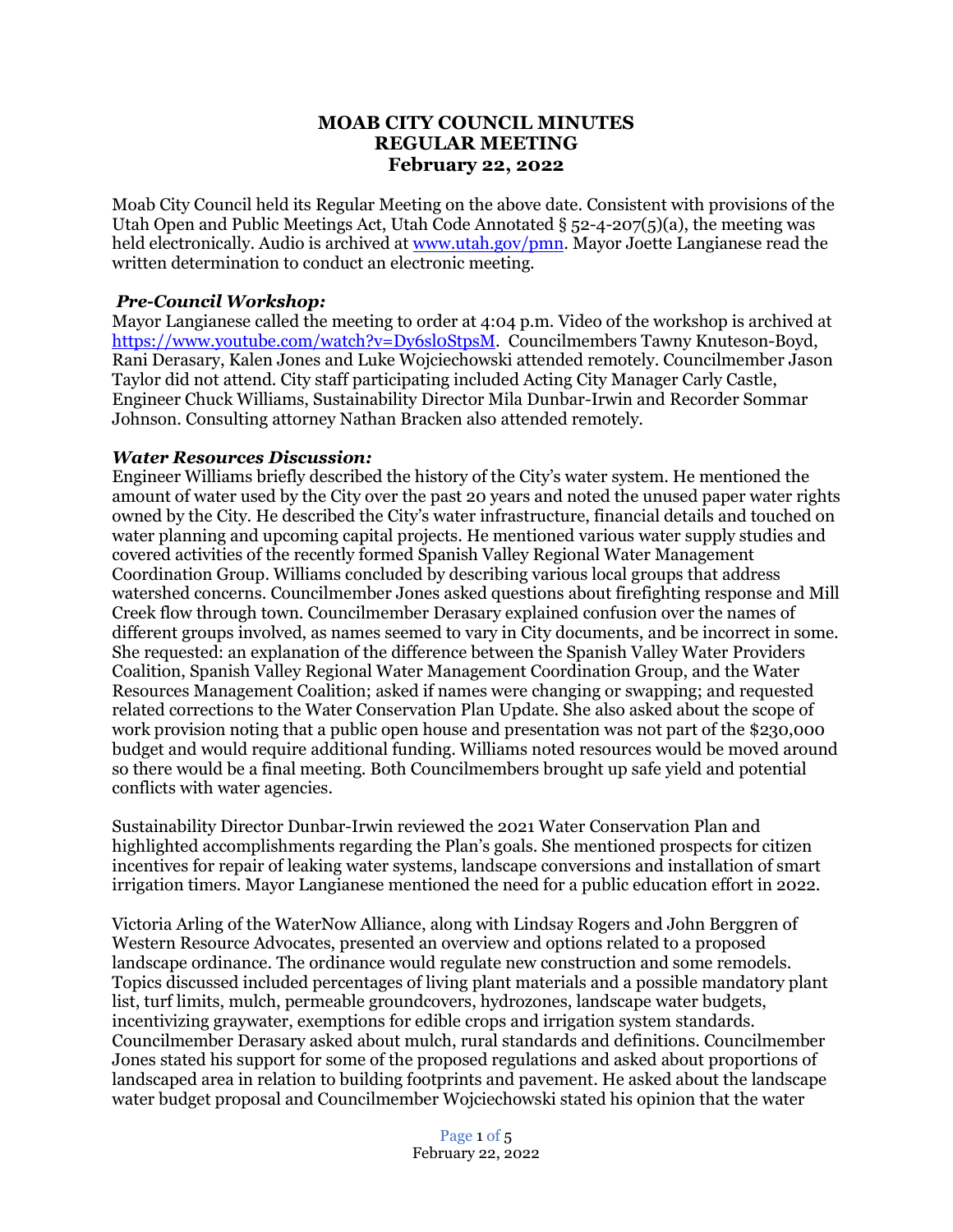budget would be the most viable option. Councilmember Knuteson-Boyd asked about water budgets for existing homeowners. Discussion ensued regarding next steps and Mayor Langianese closed the workshop at 5:41 p.m.

### *Regular Meeting Attendance and Call to Order:*

Mayor Langianese called the regular City Council meeting to order at 6:03 p.m. Video is archived at [https://www.youtube.com/watch?v=0-QVfwxKK0s.](https://www.youtube.com/watch?v=0-QVfwxKK0s) Councilmembers Knuteson-Boyd, Derasary, Jones, Wojciechowski and Taylor attended remotely. City staff participating included Acting City Manager Castle, Finance Director and Acting Deputy Manager Ben Billingsley, Planning Director Cory Shurtleff, Sustainability Director Mila Dunbar-Irwin, Parks, Recreation and Trails Director Annie McVay, Sports Manager Patrick Trim, Engineer Williams and Recorder Johnson.

## *Citizens to Be Heard:*

Roslynn McCann of Utah State University expressed disappointment that graywater would no longer be considered for the building code. She said residences typically used 30 gallons of water per day for showers and that education alone is not enough to conserve water. Mayor Langianese stated Sustainability Director Dunbar-Irwin would clarify the graywater issue; she later clarified graywater is not being eliminated from the building code but will take more work.

Scott McFarland of High Point Hummer stated he is the only legal outfitter since the implementation of the new noise ordinance that requires outfitters to trailer non-compliant offhighway rental vehicles to trailheads. He said there is not enough parking at Sand Flats to accommodate all the vehicles. He requested Council to delay the implementation of the ordinance for one year until quieter vehicles are available for rental fleets. He claimed it was not a question of whether business owners were willing to comply but rather that compliant machines are not available.

Kael Weston, a candidate for the United States Senate, greeted Council.

### *Ranked Choice Voting—Presentation*

Recorder Johnson explained the results of Moab City's community survey regarding the pilot November 2021 election utilizing Ranked Choice Voting (RCV). She said there were 103 survey responses and noted most respondents indicated the ballots were easy to understand and instructions were clear. She explained most respondents disliked RCV and were dissatisfied with the voting method. Councilmember Derasary asked that the survey results be posted on the City's website. Councilmember Knuteson-Boyd expressed her lack of surprise at the community's dissatisfaction with RCV. Councilmember Jones wondered if there were financial advantages to not having a primary and opined that a minimal petition requirement for candidates might winnow the field of casual candidates. Jones also asked about clarification regarding recount triggers. Councilmember Taylor stated his concern that the election was outsourced to Utah County and hoped that future elections could be conducted in-house. Recorder Johnson explained Grand County declined the opportunity to conduct an RCV election. Councilmember Wojciechowski expressed concern that the campaign season was compressed without a primary, candidates had less exposure to the public, and he stated the RCV methodology was complicated for a multi-winner race. He said that Utah's RCV votecounting technique favors the majority. Kelleen Potter, Regional Coordinator for Ranked Choice Voting Resources, discussed House Bill 264, which clarifies when a recount is required, and makes improvements to the canvass process and determining voter intent. She said jurisdictions save \$2.00 per voter by eliminating the need for a primary election.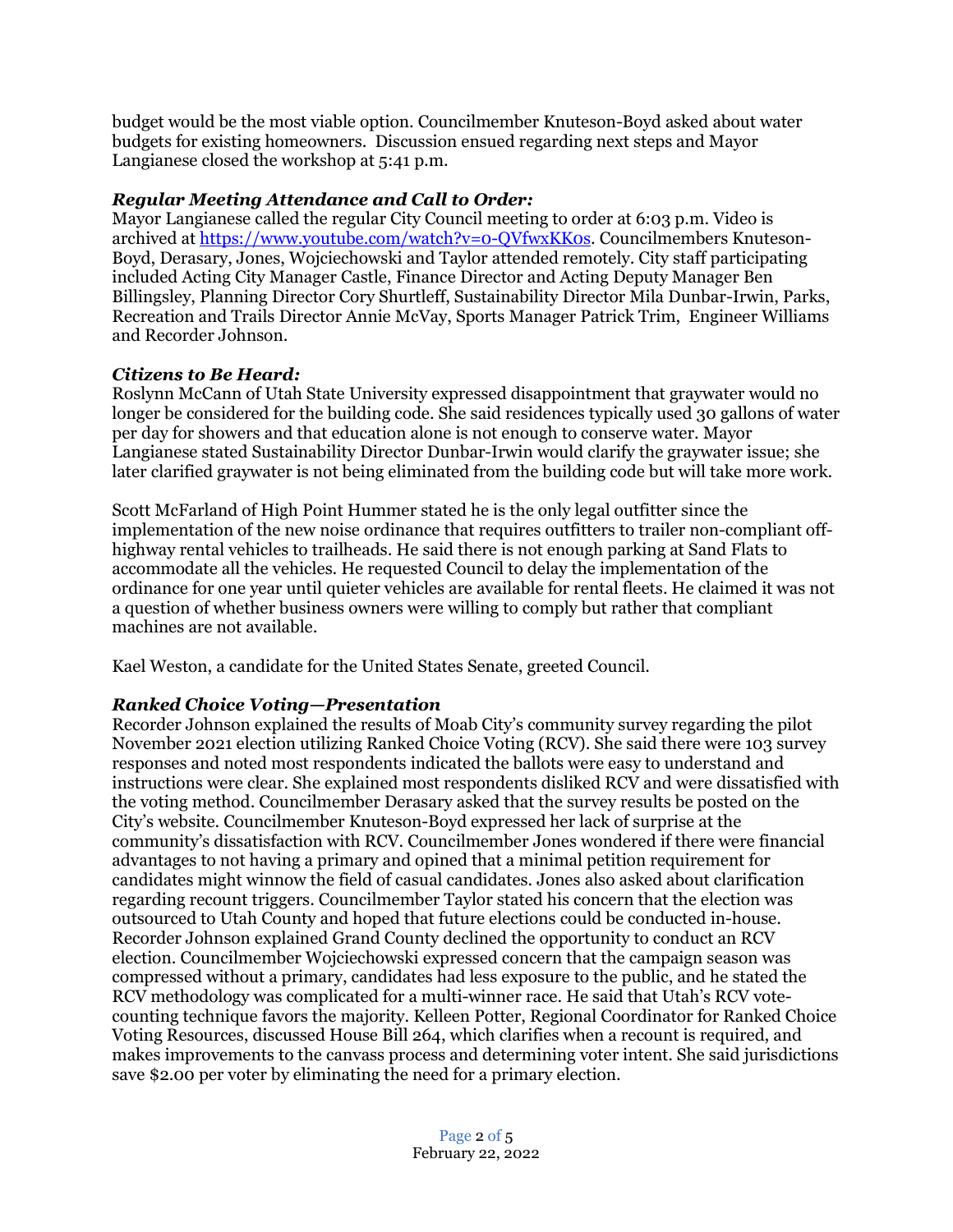## *Consent Agenda—Approved*

*Motion and Vote:* Councilmember Derasary moved to approve a **Special Event Permit for the Rotary Club's 2022 April Action Car Show**, **Minutes** for the January 25 and February 8, 2022, Regular Meetings, and **Bills against the City of Moab** in the amount of \$225,818.42. Councilmember Knuteson-Boyd seconded the motion. The motion passed 5-0 aye with Councilmembers Jones, Derasary, Taylor, Wojciechowski and Knuteson-Boyd voting aye. *Old Business:*

### *Pickleball Courts Update—Discussion*

Parks, Recreation and Trails Director McVay apprised Council of the City's inclination to abandon the proposed pickleball court construction at Old City Park (OCP) along with accompanying grant funding. She said about 50 persons attended a pickleball demonstration at the park and a more modest number attended a demonstration at the high school tennis courts the following day. McVay indicated there has long been interest in pursuing future grant funding for pickleball court construction at the Old Spanish Trail Area (OSTA) complex. Councilmember Derasary asked if the City would contribute to the court construction at OSTA. Councilmember Taylor stated his impression that OCP was a fine location until citizen comments were received. He requested an effort to define the vision for OCP. Councilmember Knuteson-Boyd thanked staff and recognized Council needs to be intentional when asking staff to conduct business at the risk of overwhelming public clamor. Councilmember Jones also thanked staff, suggested higher level planning for growing demands, and indicated the Change of Use process regarding Cityowned properties is appropriate for this type of project. Councilmember Derasary suggested the community visioning process might help. Mayor Langianese brought up the prospect of possible courts at the high school and urged citizens to contact the school board.

## *Hotspot Funding and Capital Improvements—Discussion*

Engineer Williams presented an update on dispersed parking at Emma Boulevard and the proposed roundabout on 400 North. Councilmember Knuteson-Boyd brought up green infrastructure opportunities and Councilmember Jones asked about added stalls in the downtown area. Councilmember Derasary brought up concerns about consequences of creating a heat island. Councilmember Taylor asked about who is served by the development of the new parking and brought up the specter of illegal campers. Mayor Langianese asked for clarification regarding removal of an iconic sycamore tree and a gate on the proposed parking lot. Engineer Williams stated he would follow up with the nearby churches regarding the proposed plans. Councilmember Derasary asked that downtown businesses be involved in the dispersed parking plan and Councilmember Jones brought up concerns about access for delivery trucks at downtown businesses. He also asked that a prototype area be established to evaluate the prospective changes. Engineer Williams also described progress on the Moab Area Transit and Councilmember Taylor expressed concern that local Uber and Lyft drivers would lose work due to the free transit. Williams stated a public hearing would be held on March 21 in Swanny Park to hear citizens about the proposed roundabout.

### *New Business:*

# *Minor Subdivision at 450 Mill Creek Drive—Approved*

*Motion and Vote:* Councilmember Knuteson-Boyd moved to approve **Resolution 01-2022**: A Resolution approving a Minor Subdivision of Property Located at 450 Mill Creek Drive. Councilmember Derasary seconded the motion. Councilmember Wojciechowski recused himself from the vote due to his prior consideration of the proposal during his tenure on the City Planning Commission. The motion passed 4-0 aye with Councilmembers Jones, Derasary, Taylor and Knuteson-Boyd voting aye.

# *Lot Consolidation of Properties Located at 241 East 100 North, Moab UT—Tabled*

Page 3 of 5 February 22, 2022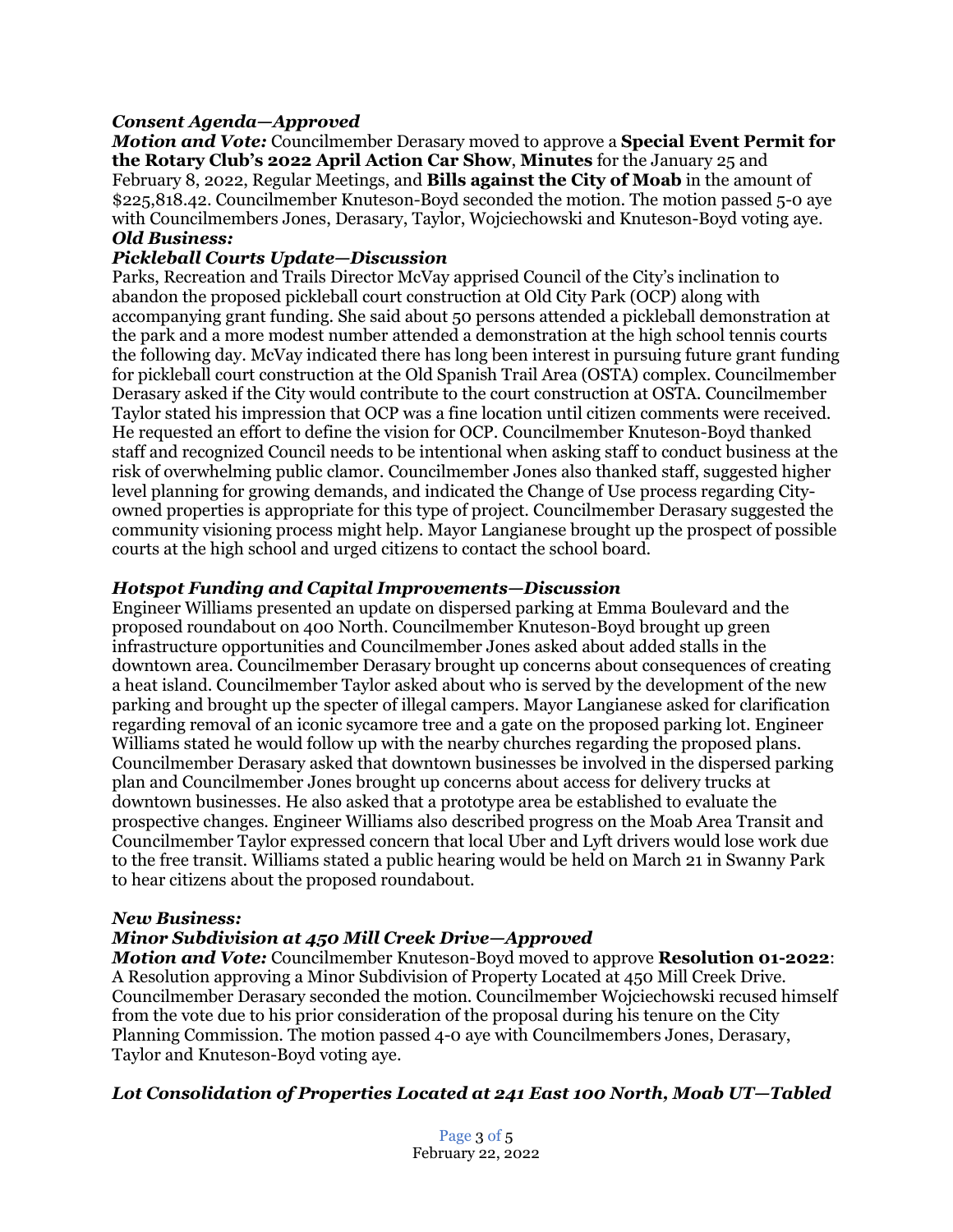*Discussion:* Planner Shurtleff and Councilmembers discussed the prospective active employee household restrictions on multi-family developments. At issue was the required percentage of employee housing units yet to be determined, resulting in potential impact on the proposed Auburn Townhomes. Shurtleff agreed to consult with the City's attorney on the matter. *Motion and Vote:* Councilmember Derasary moved to table until the next regular meeting **Proposed Resolution 06-2022**: A Resolution Approving the Lot Consolidation of Properties Located at 241 East 100 North, Moab UT, in order to allow Council time to hear from the attorney. Councilmember Jones seconded the motion. The motion to table passed 4-1 aye with Councilmembers Jones, Derasary, Wojciechowski and Knuteson-Boyd voting aye and Councilmember Taylor voting nay.

*Lot Consolidation at 200 East 196 North & 200 East 110 North, Moab UT—Tabled Motion and Vote:* Councilmember Knuteson-Boyd moved to table **Proposed Resolution 07-2022**: A Resolution Approving the Lot Consolidation of Properties located at 200 East 196 North & 200 East 110 North, Moab UT, in order to allow Council time to hear from the attorney.. Councilmember Jones seconded the motion. The motion to table until the next regular meeting passed 4-1 aye with Councilmembers Jones, Derasary, Wojciechowski and Knuteson-Boyd voting aye and Councilmember Taylor voting nay.

## *Administrative Reports:*

Acting City Manager Castle updated Council on potential legislation regarding the State's ability to usurp local control with regard to off-highway vehicle noise as well as workforce housing. Castle announced the hiring of Jessica Thacker as the new Assistant Planner, and mentioned the demonstration streetlamp conversion pilot locations on 400 East and 300 South. She concluded with a note about a strategic planning session March 18 and 19, and included the need for master planning for the City's parks.

### *Mayor and Council Reports:*

Councilmember Taylor reported he attended the pickleball demonstration.

Councilmember Knuteson-Boyd stated she attended a meeting of the housing authority and noted the museum board was transitioning to quarterly meetings.

Councilmember Derasary reported she met with the Mayor and members of the City's Water Conservation and Drought Management Advisory Board and said she would attend future meetings of that board. She reported on a meeting of System of Care and said 42 youths are enrolled in the program. She added she had learned of potential fentanyl contamination of street drugs in Moab. Derasary reported she attended the two pickleball demonstrations, and meetings of the visioning team and the Utah League of Cities and Towns Legislative Policy Committee. She noted introduction of a bill regarding water-wise landscaping.

Councilmember Jones stated he attended both pickleball demonstrations and watched the broadcast of a planning commission session regarding active employee households in the R3 and R4 residential zones.

Councilmember Wojciechowski reported he met with the Director of the Moab Valley Multicultural Center and lauded the organization's many contributions.

Mayor Langianese stated she met with members of the water board, spoke at the Chamber of Commerce luncheon, and gave a State of the City report to the League of Women Voters. She noted an upcoming meeting with the hospital director regarding the Moab Area Project for